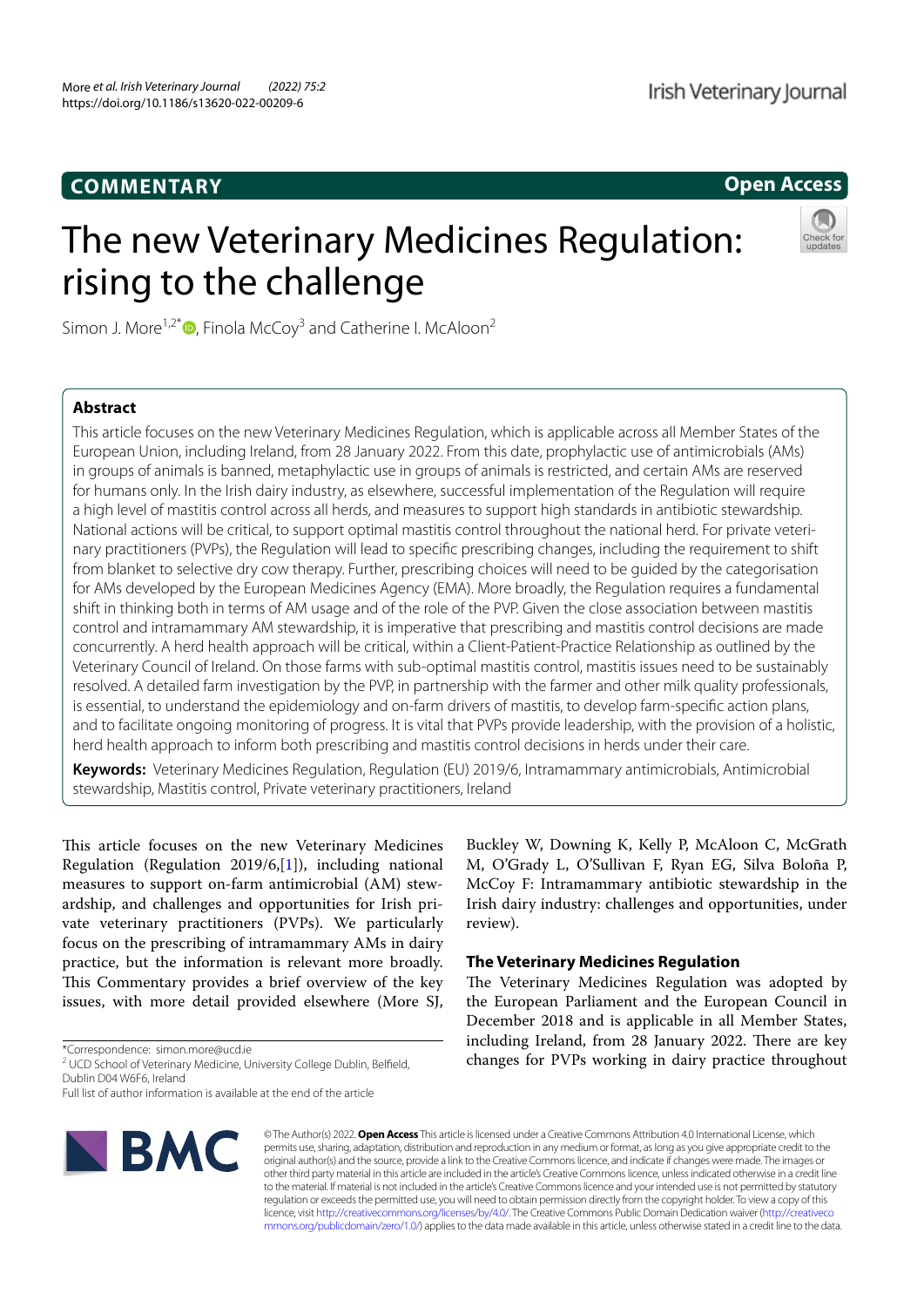the European Union. In particular, prophylactic use <sup>1</sup> of AMs in groups of animals is banned, metaphylactic use <sup>2</sup> in groups of animals is restricted, and certain AMs are reserved for humans only. At a broader level, member states are required to collect data on the sale and use of AMs in animals.

These changes are motivated by the urgent need to sustainably address AM resistance (AMR), which is recognised as a key global challenge affecting human, animal, plant and environmental health. It is well recognised that this challenge can only be tackled with a holistic and multisectoral One Health approach across all relevant sectors, including animal health. As part of the Farm to Fork Strategy within the EU Green Deal, there is a commitment to action to reduce overall sales of AMs for farmed animals and in aquaculture by 50% by 2030 [2]. These policy actions may seem somewhat remote for the ordinary citizen, but fundamentally they are seeking to ensure availability of effective AMs for future generations.

At this point, it is useful to clarify the usage of 'therapeutic', 'metaphylactic' and 'prophylactic' in the context of intramammary AMs. During lactation, intramammary therapy is primarily therapeutic. Metaphylactic use may be indicated in response to a large outbreak of highly contagious mastitis, but this is a very rare event, and generally associated with suboptimal hygiene, milking routine or farm management. At drying off, therapy can be either therapeutic (if a cow is infected at the point of drying off) or prophylactic (if the cow is not infected at this point). Dry cow therapy (DCT) cannot be considered metaphylactic because the milking process (the primary risk factor for spread of contagious mastitis) has been removed at the point of drying off.

## **National measures to support on‑farm AM stewardship**

There are two factors that are critical to successful implementation of the Veterinary Medicines Regulation within the Irish dairy industry, including a high level of mastitis control across all herds, and measures to support high standards in antibiotic stewardship. Both of these factors are needed, as good farm-level mastitis control is a prerequisite for key strategies that underpin intramammary AM stewardship, including a reduced reliance on AMs and a reduction in the risk associated with the shift from blanket to selective DCT.

We currently estimate that about two-thirds of Irish herds have optimal mastitis control (that is, 65% of Irish herds in 2020 had an annual unadjusted geometric mean somatic cell count (SCC) of 200,000 cells/mL or less (More SJ, Buckley W, Downing K, Kelly P, McAloon C, McGrath M, O'Grady L, O'Sullivan F, Ryan EG, Silva Boloña P, McCoy F: Intramammary antibiotic stewardship in the Irish dairy industry: challenges and opportunities, under review). AM stewardship is much more challenging in the remaining one-third of Irish herds with suboptimal mastitis control. In these herds, there are more infected cows, and often lower levels of hygiene and farm management and increased infection challenge at all stages of production. In these situations, it can be more difficult to protect non-infected cows. In these herds, there is currently a reliance on DCT to resolve infection, both to treat cows infected at the end of lactation (therapeutic usage) and to prevent new infection during the dry period (prophylactic usage).

In the years prior to 2017, considerable progress was made to improve national milk quality, particularly through the national CellCheck programme, coordinated by Animal Health Ireland. However, progress has now stalled, and there has been no substantive improvement in national milk quality since 2017. National leadership is needed, both from industry and government, to leverage additional 'drivers' for improved milk quality. In particular, opportunities exist with respect to regulation, the Bord Bia Sustainable Dairy Assurance Scheme (SDAS), and national research. National and EU legislation is currently being interpreted in a manner that facilitates ongoing supply, with minimal requirement to sustainably resolve mastitis issues. This is explained in detail elsewhere (More SJ, Buckley W, Downing K, Kelly P, McAloon C, McGrath M, O'Grady L, O'Sullivan F, Ryan EG, Silva Boloña P, McCoy F: Intramammary antibiotic stewardship in the Irish dairy industry: challenges and opportunities, under review), but as one example, during the first 6months following a one-month break-in-supply, all Irish farms are eligible to supply raw milk for processing of dairy products regardless of the bulk tank SCC [3]. Similarly, although SDAS has the potential to motivate farmers towards improved milk quality, this potential has not yet been realised, as the SDAS standards do not exceed the legislative baseline with respect to milk quality [4]. Finally, there is a need for a detailed understanding of opportunities and constraints to improved mastitis control in the national herd. Currently, however, national research is constrained as access to key bulk tank SCC data is limited.

<sup>1</sup> In EU Regulation 2019/6, prophylactic use is defined as *'the administration of a medicinal product to an animal or group of animals before clinical signs of a disease, in order to prevent the occurrence of disease or infection'.*

<sup>2</sup> In EU Regulation 2019/6, metaphylactic use is defined as *'the administration of a medicinal product to a group of animals after a diagnosis of clinical disease in part of the group has been established, with the aim of treating the clinically sick animals and controlling the spread of the disease to animals in close contact and at risk and which may already be subclinically infected'.*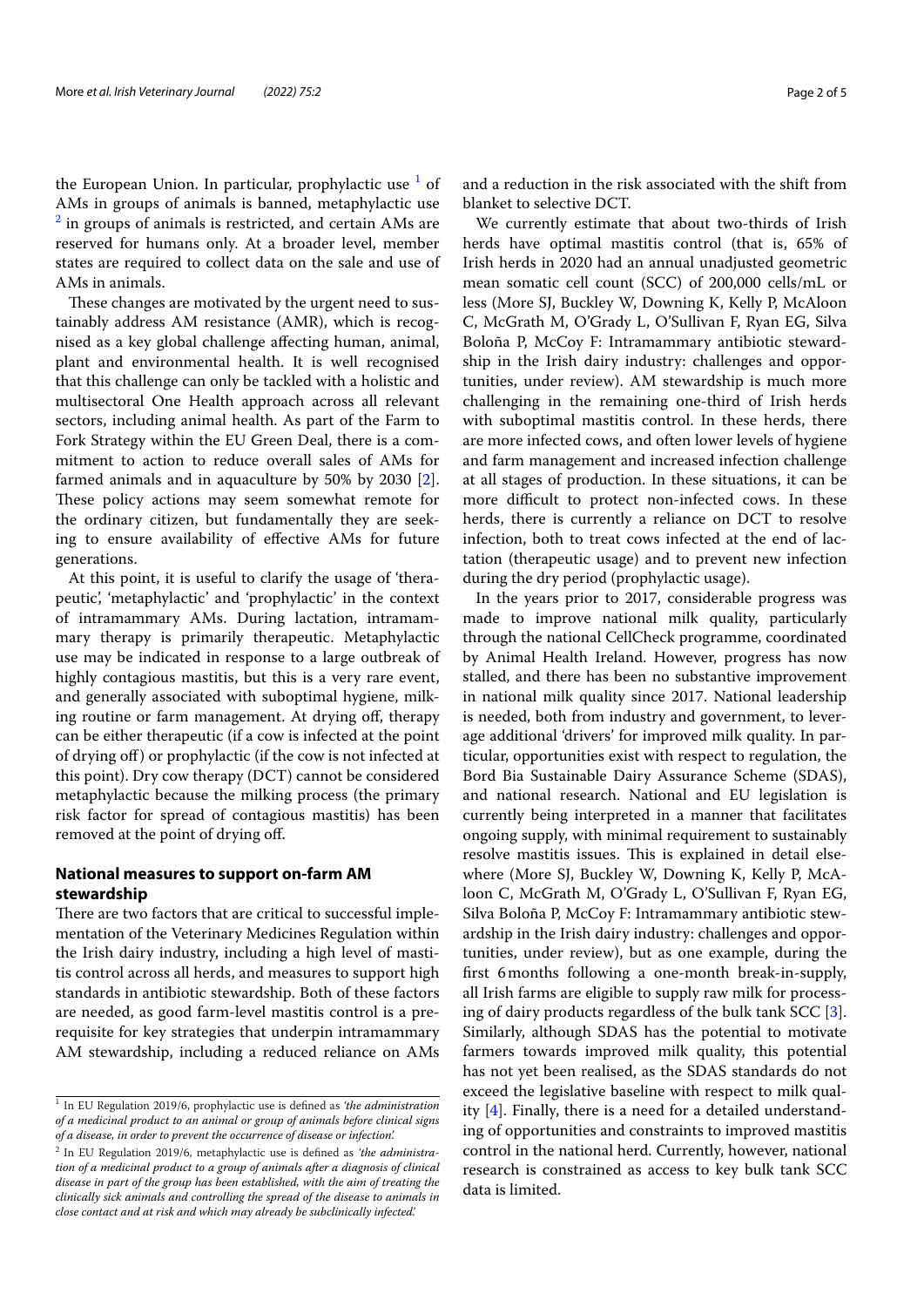The stewardship of on-farm intramammary AMs is challenging, particularly given the history of remote prescribing in Ireland. Since 2007, national legislation has been in place to allow veterinarians to prescribe intramammary AMs without a requirement for a herd visit at least every 12 months  $[5, 6]$ , provided the herdowner is participating in a mastitis control programme coordinated by the milk processor. This programme is required to be in writing, and includes an outline of the specific requirements relating to mastitis control that the milk processor, the farmer and the veterinarian must each meet. This remote (or so-called Schedule 8) prescribing is estimated to account for approximately 30% of all tubes prescribed for dry-cow therapy. There are ongoing concerns about the application of remote prescribing in Ireland, including by McAloon et al. ([7]) who suggested that 'this prescribing route is unlikely to provide the veterinary oversight necessary to support prudent prescription decision making on the basis of a detailed, on-farm understanding of mastitis and farm management'. AM stewardship is further compromised by the potential for Irish farmers to source intramammary AMs from multiple sources.

To this point, Ireland has lagged behind international competitors with respect to national measures to support on-farm AM stewardship. However, this is rapidly changing, in part due to the introduction of the Veterinary Medicines Regulation, and facilitated by the establishment of *i*NAP, Ireland's National Action Plan on Antimicrobial Resistance, spanning human and animal health and the environment [8]. Key changes include a revision by the Veterinary Council of Ireland of their Code of Professional Conduct and the establishment of a national e-prescribing database by the Department of Agriculture, Food and the Marine. In a number of European countries, these databases are being used to benchmark AM prescribing and usage, nationally, by sector, and also by individual PVPs and farmers, with the potential to positively influence standards in AM stewardship [9]. International experience will also be useful to inform further national measures, including the potential for sector-wide bans (either voluntary or mandatory) on the use in animals of AMs of highest priority for public health, as well as the development of treatment guidelines to support clinical decision-making (More SJ, Buckley W, Downing K, Kelly P, McAloon C, McGrath M, O'Grady L, O'Sullivan F, Ryan EG, Silva Boloña P, McCoy F: Intramammary antibiotic stewardship in the Irish dairy industry: challenges and opportunities, under review).

#### **Challenges and opportunities for Irish PVPs**

The Veterinary Medicines Regulation will lead to specific prescribing changes, most notably the requirement to shift from blanket to selective DCT. In other words,

DCT must be limited to those animals that are infected at the point of drying off. Concurrently, on-farm hygiene standards will become paramount with increased reliance on sealant-only products. Further, the choice of prescribing AM will need to be guided by the categorisation for AMs developed by the European Medicines Agency (EMA), in terms of AM resistance risk to human health, either category A (*'Avoid'*), B (*'Restrict'*), C (*'Caution'*) or D (*'Prudence'*). By definition, Category A AMs should be avoided in dairy practice. Category B (including 3rd and 4th generation cephalosporins) should not be used as first line treatments, and only used for treatment when there is no alternative AM in a lower category (C or D) shown to be clinically effective based on the results of AM sensitivity testing [10]. The widespread, and increasing, use of 3rd and 4th generation cephalosporins (Category B AMs) in Ireland, both for in-lactation therapy and DCT [7] is of particular concern, and at odds with these guidelines. Analyses of the national intramammary AM sales data from 2020 have confirmed these trends (McAloon CI, McCoy F, More SJ: Intramammary antimicrobial sales in Ireland: a 2020 update, under review). In addition, under the new Regulation, AMs should only be prescribed for the duration of treatment, with a prescription remaining valid for 5days. This will require a change in how lactating cow AMs are prescribed and managed, with the development and review of annual herd-specific treatment plans offering a practical solution to some of the logistical challenges of the new Regulation.

More broadly, the Regulation is requiring a fundamental shift in thinking both in terms of AM usage and of the role of the PVP. The legislation explicitly states that AMs *'shall not be applied routinely nor used to compensate for poor hygiene, inadequate animal husbandry or lack of care or to compensate for poor farm management'.* Similarly, there is a need to recognise the close association between mastitis control and intramammary AM stewardship, and for prescribing and mastitis control decisions to be made concurrently. As well as being essential, it is an opportunity for PVPs to engage with and become more involved with their clients' mastitis management. A herd health approach is critical, within a Client-Patient-Practice Relationship (CPPR) as outlined by the Veterinary Council of Ireland's Code of Professional Conduct for Veterinary Practitioners [11]. It also requires the PVP to have a sophisticated understanding of the farm, including the herd, the people, the facilities, and aspects of farm management relevant to mastitis control. Individual animal information, herd-level information and EMA guidelines will each contribute to prescribing decisions. Individual animal information is needed, preferably milk recording, for PVPs to both prescribe responsibly but also to understand and monitor udder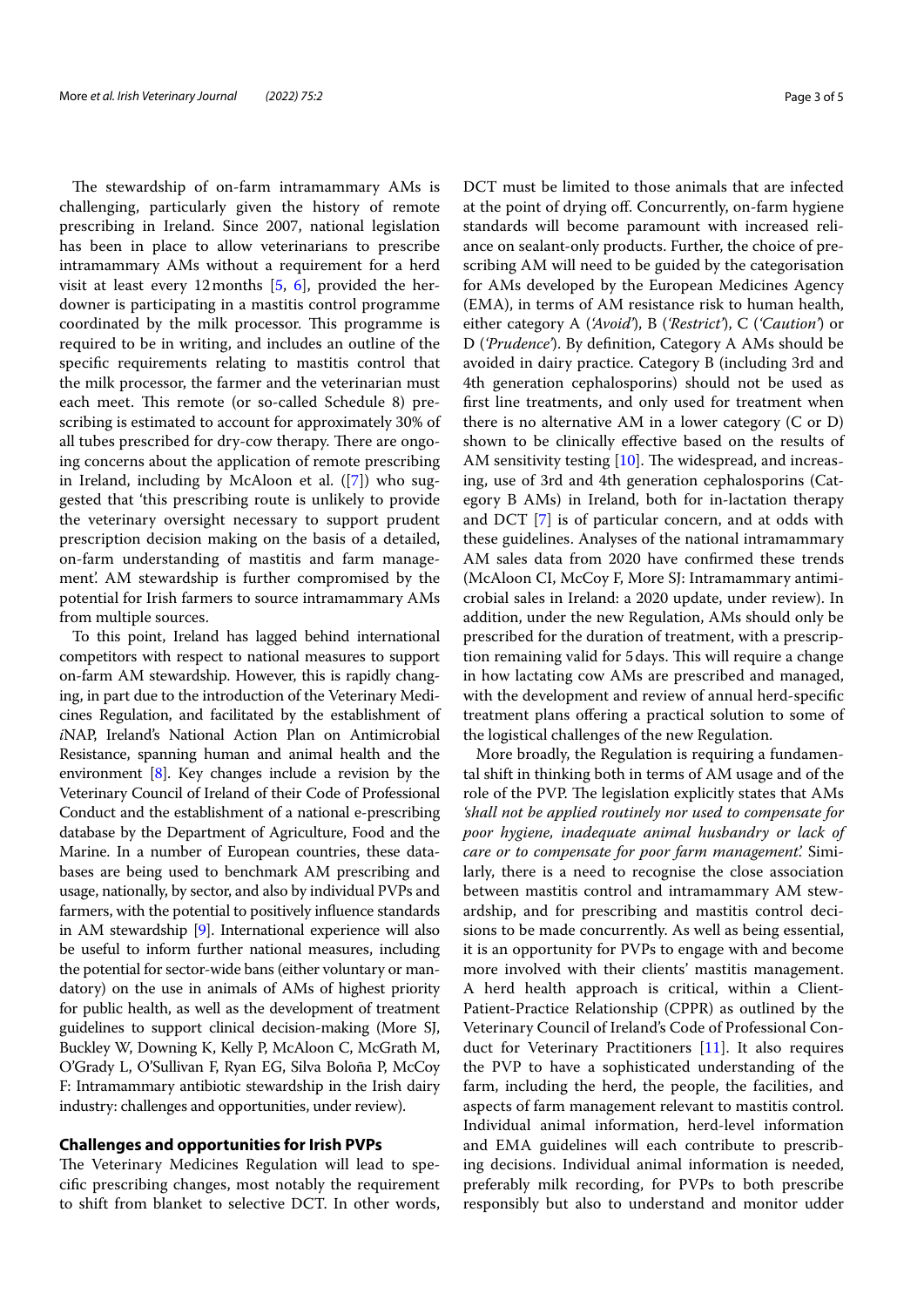health in their clients' herds. All information sources are diagnostically imperfect, and PVPs will need to utilise a risk-based approach to evaluate the infection status of individual cows at drying off. With respect to herd-level information, PVPs need a thorough farm-specific understanding of milk quality trends, the mastitis pathogen challenge, and AM sensitivity/resistance patterns. To enable this, PVPs need to be familiar with and skilled in their interpretation of milk recording data. The Cell-Check dashboard, available through the ICBF website, is a critical resource, and allows the user to interact with milk recording data to identify and monitor SCC patterns over time, and in animal groups. Other resources, decision-support tools and training are available, or under development, from the CellCheck technical working group [12]. The EMA guidelines are freely available [10].

On those farms with sub-optimal mastitis control, mastitis issues need to be sustainably resolved. A detailed farm investigation by the PVP is essential, in partnership with the farmer and other milk quality professionals, consistent with the CellCheck multi-disciplinary model, to understand the epidemiology and on-farm drivers of mastitis, to develop farm-specific action plans, and to facilitate ongoing monitoring of progress. Herds with chronic, seemingly intractable, mastitis problems are a particular challenge. As highlighted previously, sustainable solutions on these farms may not be possible without changes to the interpretation of national and EU legislation, to ensure there is a regulatory imperative for herds to fundamentally address underlying factors that contribute to suboptimal mastitis control.

### **Conclusion**

The new Veterinary Medicines Regulation reflects scientific and societal concerns of the risk posed to public health by AM resistance, and provides a framework for best-practice in AM stewardship in food animal production. In Ireland, there are both challenges and opportunities in the coming period with the introduction of this Regulation. A substantial shift from current practice will be needed, both for PVPs and farmers, noting that there have been only tentative steps to this point towards selective DCT, a worrying recent upward drift in national sales of EMA Category B intramammary AMs (3rd and 4th generation cephalosporins) [7], and ongoing limited penetration of milk recording across the national herd [13]. Education will be critical to ensure a smooth transition. It is vital that PVPs provide leadership, with the provision of a holistic, herd health approach to inform both prescribing and mastitis control decisions in the herds under their care. PVPs play a central role, as AM stewards, in the Irish dairy industry into the future.

#### **Authors' contributions**

All authors contributed to the conception, writing and review of the paper. The author(s) read and approved the final manuscript.

#### **Funding**

This paper was written without specific funding support.

#### **Availability of data and materials**

Not relevant.

#### **Declarations**

**Ethics approval and consent to participate** Not relevant.

**Consent to publication**

Not relevant.

## **Competing interests**

None known.

#### **Author details**

<sup>1</sup> Centre for Veterinary Epidemiology and Risk Analysis, UCD School of Veterinary Medicine, University College Dublin, Belfield, Dublin D04 W6F6, Ireland. 2 <sup>2</sup>UCD School of Veterinary Medicine, University College Dublin, Belfield, Dublin D04 W6F6, Ireland. <sup>3</sup> Animal Health Ireland, 4-5 The Archways, Carrick on Shannon, Co., Leitrim N41 WN27, Ireland.

## Received: 7 November 2021 Accepted: 25 January 2022

#### **References**

- 1. Regulation (EU) 2019/6 of the European Parliament and of the Council of 11 December 2018 on veterinary medicinal products and repealing Directive 2001/82/EC. Official Journal L4, 43-167. 07 January 2019. https:// eur-lex.europa.eu/eli/reg/2019/6/oj.
- 2. Farm to fork strategy. European Commission. 2021. https://ec.europa.eu/ food/horizontal-topics/farm-fork-strategy\_en.
- 3. More SJ, Clegg TA, Lynch PJ, O'Grady L. The effect of somatic cell count data adjustment and interpretation, as outlined in EU legislation, on herd eligibility to supply raw milk for processing of dairy products. J Dairy Sci. 2013;96:3671–81. https://doi.org/10.3168/jds.2012-6182.
- 4. More SJ, Marchewka J, Hanlon A, Balzani A, Boyle L. An evaluation of four private animal health and welfare standards and associated quality assurance programmes for dairy cow production. Food Policy. 2021;105:102169. https://doi.org/10.1016/j.foodpol.2021.102169.
- 5. S.I. No. 786 of 2007. European Communities (Animal Remedies) (No. 2) Regulations 2007. http://www.irishstatutebook.ie/eli/2007/si/786
- 6. S.I. No. 558 of 2017. Animal Health and Welfare (Animal Remedies Veterinary Practice and Veterinary Medicine) Regulation 2017. http://www.irish statutebook.ie/eli/2017/si/558.
- 7. McAloon CI, McCoy F, More SJ. Trends in estimated intramammary antimicrobial usage in the Irish dairy industry from 2003 to 2019. JDS Commun. 2021;2:271–6. https://doi.org/10.3168/jdsc.2021-0081.
- 8. Ireland's National Action Plan for Antimicrobial Resistance 2017–2020 (iNAP). Department of Agriculture, Food and the Marine. 2020. https:// www.gov.ie/en/publication/babe6-irelands-national-action-plan-forantimicrobial-resistance-2017-2020-inap/.
- 9. AACTING. Overview of farm-level AMU monitoring systems. AACTING-Network. Network on quantification of veterinary antimicrobial usage at herd level and analysis, communication and benchmarking to improve responsible usage. 2019. https://www.aacting.org/monitoring-systems/.
- 10. Categorisation of antibiotics used in animals promotes responsible use to protect public and animal health. European Medicines Agency 2020. https://www.ema.europa.eu/en/news/categorisation-antibiotics-usedanimals-promotes-responsible-use-protect-public-animal-health.